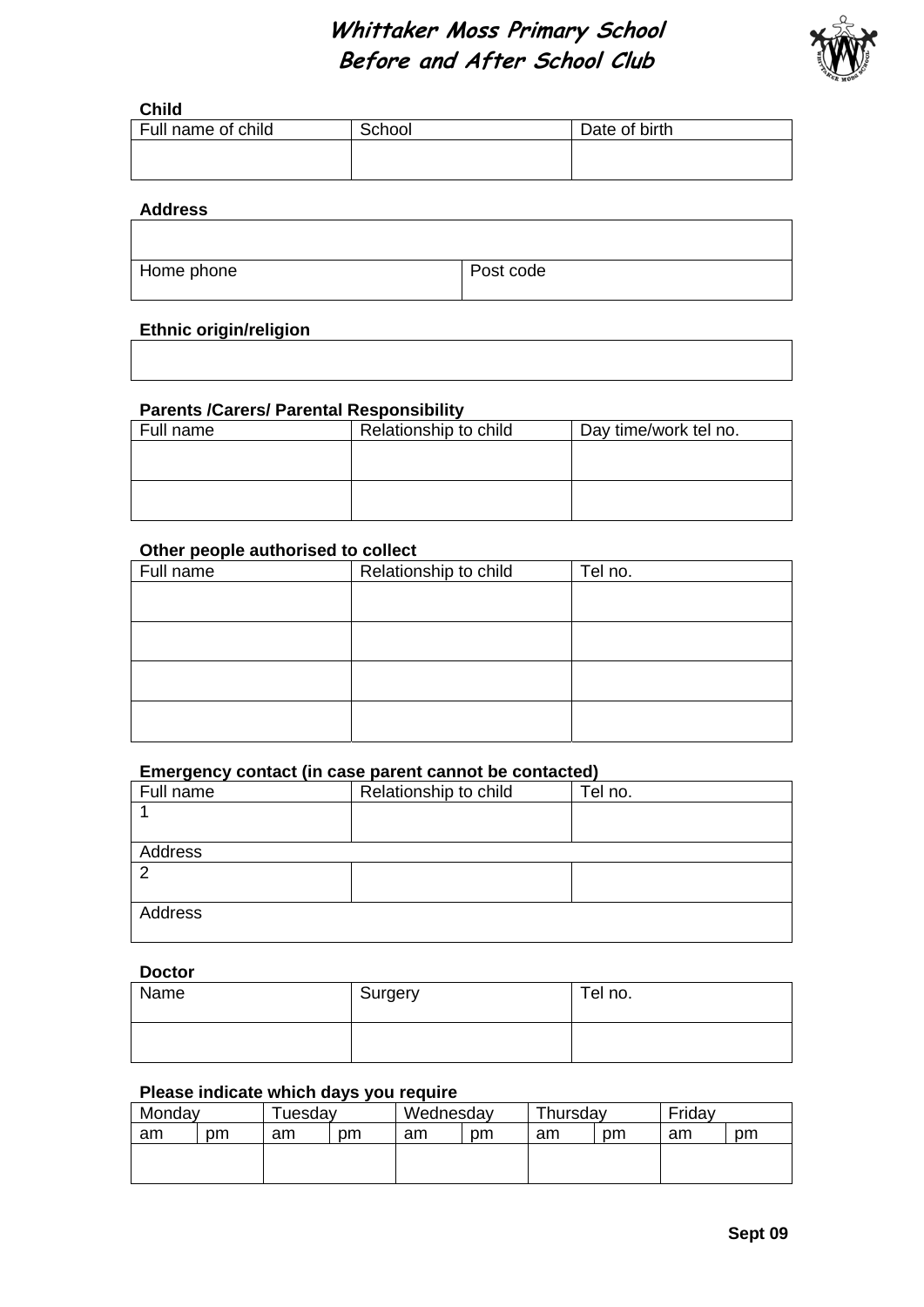# **Whittaker Moss Primary School Before and After School Club**



Please let us know your child's needs, in order that they can have fun and participate in the activities (e.g. any allergies, disability, medical, religious and dietary needs) Please indicate whether your child has an ongoing condition such as asthma and whether they carry medication or inhalers**.** 

## **Additional consents:**

| Please tick:                                                                                                                    |  |
|---------------------------------------------------------------------------------------------------------------------------------|--|
| I give consent for my child to partake in face<br>painting.                                                                     |  |
| I give consent for my child's photograph, video or<br>image to be used if required, in displays or<br>publicity.                |  |
| I give consent for my child to partake in The Club<br>competitions.                                                             |  |
| I give consent for my child to partake in cleaning<br>their teeth at the breakfast session as part of our<br>Golden Grin Award. |  |
| I give consent for my child to be observed by<br>his/her key worker as part of The EYFS [reception<br>children only.]           |  |

Please note, that due to allergies, that if sun protection is required for the child then this should be provided by the parent [please make sure your child's name is on the bottle]

#### **Contract for parents/carers to sign:**

The details set out in the information leaflet constitute the contract. The leaflet contains details about:

The EYFS [observations] Operating times and fees Health and safety Aims and objectives Accidents and first aid Registration procedures **Parental/carers involvement** Notification of absence Child protection Behavior management Confidentiality Special needs<br>
Equal opportunities<br>
Contact names and nur

Contact names and numbers

**These details and any amendments or announcements will be sent out by letters. If you require any additional information the staff will be pleased to help.** 

**Once your child has been offered a place and attends the club, it is deemed that all parties have read and understood and agreed to abide by all the policies and procedures as outlined. This forms a contract.** 

**I agree to the conditions set out in the contract and to the additional consents ticked above** 

| -----         |             |      |
|---------------|-------------|------|
| <b>Signed</b> | <b>Name</b> | date |
| For the club  |             |      |
| <b>Signed</b> | <b>Name</b> | date |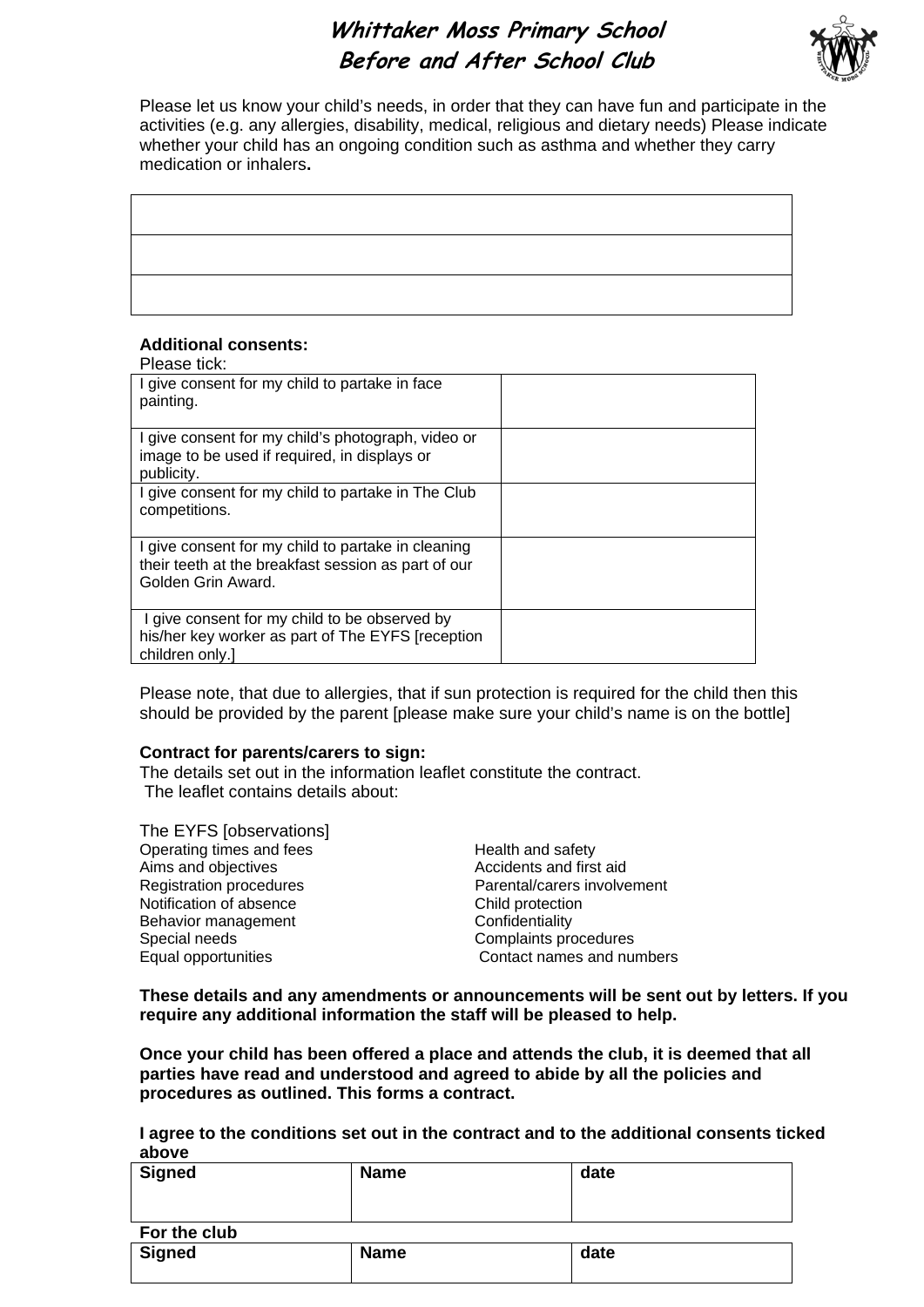**Whittaker Moss Primary School Before and After School Club** 



# **Parental permission form for emergency treatment**

In order that your child receives the best and most appropriate, care, attention and treatment, if an emergency arises in our provision, you need to complete, sign and date the declaration bellow.

| Full name of child |  |
|--------------------|--|
|--------------------|--|

Date of birth **Exercise 2.2** 

Name of parent/guardian 1. \_\_\_\_\_\_\_\_\_\_\_\_\_\_\_\_\_\_\_\_\_\_\_\_\_\_\_\_

Name of parent/guardian 2.

Please complete, sign and date the following declaration

# **DECLARATION FOR EMERGENCIES**

| I consent to basic first aid treatment being administered by                                    |            |    |
|-------------------------------------------------------------------------------------------------|------------|----|
| a first aid qualified member of staff                                                           | <b>Yes</b> | No |
| I agree that the club leader in the provision (or member of staff in charge)                    |            |    |
| takes the necessary steps to ensure that my child                                               |            |    |
|                                                                                                 |            |    |
| receives the best and most appropriate care, attention and treatment should                     |            |    |
| there be an emergency in the provision or whilst my child is on an authorised                   |            |    |
| outing.                                                                                         |            |    |
| I understand that the club leader (or deputy) will make every effort to                         |            |    |
| inform me of any emergency or accident as soon as possible after the event                      |            |    |
| but that they may have to accompany my child ___________________________________                |            |    |
| وسيحمل والمستحيل والمتحاول والمتحاول والمستحدث والمستحدث والمواطنة والمتحارب والمتحدث والمستحين |            |    |

(name) to hospital in the case of a serious accident in my absence.